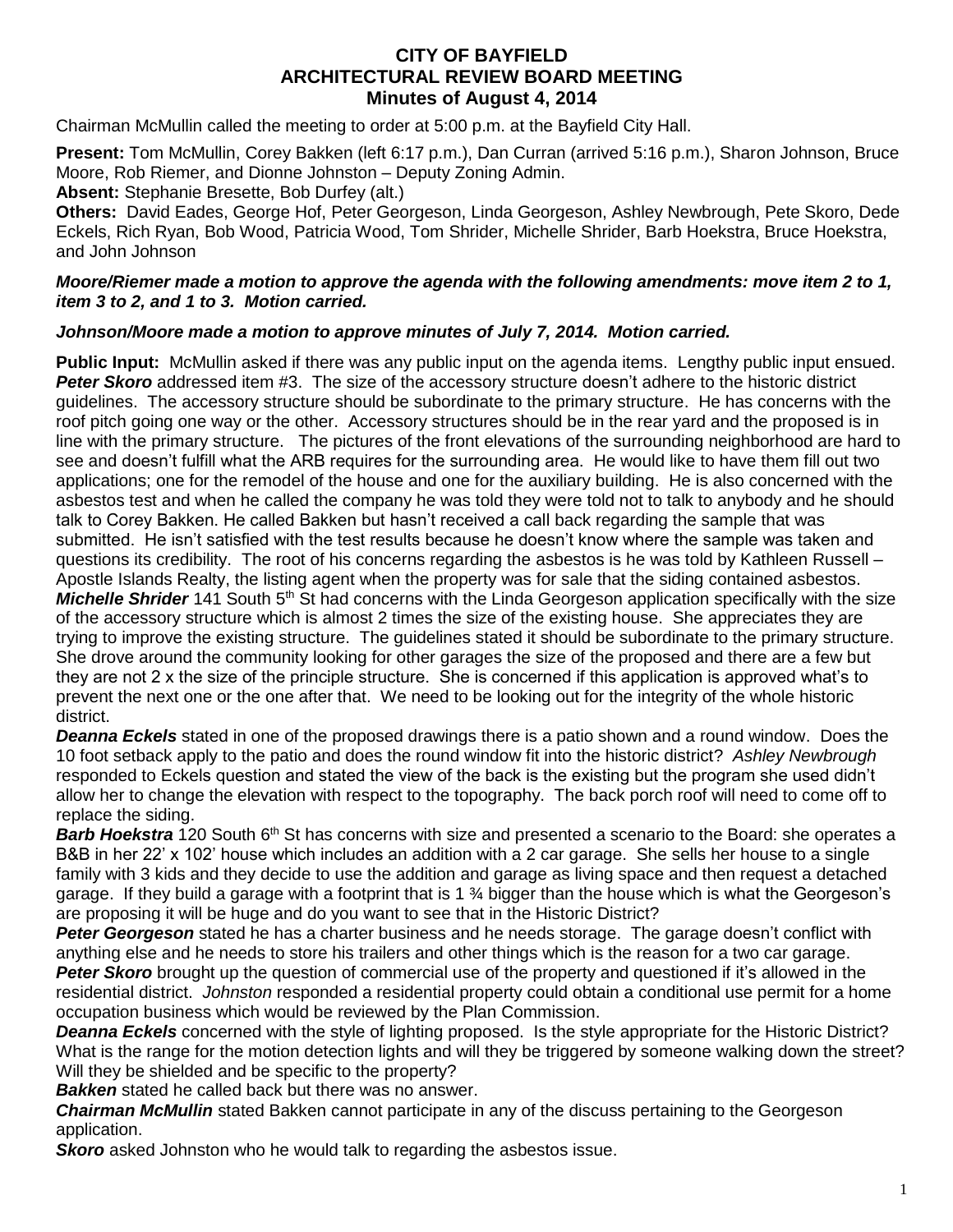*Johnston* replied if you have any concerns with the test to contact the State there is a phone number listed on the brochure provided at the last meeting.

**Shrider** asked if the diagram was to scale.

*Newbrough* stated the diagram is not to scale its purpose was to show the distance between buildings.

## **Building permits:**

- **1. West's Big Lake Properties, LLC – 17 North Second Street, Permit Application #31-14.** Rich Ryan was present representing West's Big Lake Properties, LLC with a request to demolish the dilapidated building and return site to green space. Ryan stated he received the survey today and there are no encroachments. The reason they want to remove the building is it's a mess and trashed. All the main beams are busted and there was a water leak running for 8 months upstairs, the floors are rotten and the building is extremely dangerous. He had an asbestos test taken and has not gotten the results back. If there is asbestos he will take the necessary steps to remove it safely. They plan to return the site to green space with a row of shrubbery along the south property line and there is already a line of shrubbery along the north property line installed by the adjacent property owner. Plans to hook up of the water supply to water it and keep it nice. Johnson stated the Plan Commission has identified this property as being neglected and it's a shame Bayfield is losing another house*. Johnson/Riemer made a motion to approve the demolition of the building at 17 North Second Street and return the site to green space. Discussion: Moore asked if the property was 2 or 3 lots. Ryan stated 1 lot. Motion carried.*
- **2. Bay Front Inn, Inc. – 1 Rittenhouse Avenue, Permit Application #32-14.** McMullin asked Sharon Johnson to recuse herself from discussion. John Johnson was present with a request to replace vinyl siding with Diamond Kote engineered wood siding on the Pier Plaza building. Color to be burgundy and gray with white trim.*Curran***/***Moore made a motion to approve the application as presented. Motion carried.*
- **3. Linda Georgeson – 112 South Fifth Street, Permit Application #26-14.** McMullin asked Corey Bakken to recuse himself from discussion. Linda Georgeson was present with a revised application to build a garage, replace roof and siding on the house and replace/add windows and doors on the house. *Lengthy discussion ensued.* Georgeson is amazed that this house is in the historic district. There is no historical value of the structure when it was looked at by the State Historical Society in 1949 it had aluminum siding, no trees, no trim, no architectural distinction and included additional information "severely altered". We don't really know what the original house looked like and provide a photo of the structure from the 1890's. The photo shows a farmhouse with no trees because all the trees were taken due to logging and the east portion doesn't exist anymore. Since then the property has been divided which was around the 1940's and that is when the Eckels house was built. The front of the house and property are in horrible shape and not good for anyone's property values. We are willing to clean it up, need to cut down scrappy trees, add siding and make it look like it belongs in the historic district. The idea is to install 3 ½" white trim, double hung windows, some decorative approach to the top to make it look old. The outdoor lighting will have a carriage house antique approach with a timer that complies with the exterior lighting ordinance. The garage is less significant than the house, by being shorter and setback and does not yield to anyone on the street driving or walking by that it is a particularly large garage. We have chosen a carriage house look for the garage which puts it into an era which is consistent to the historic district and to make it a more interesting 2 car garage. There are other 2 car garages in the historic district of similar size and approach. Georgeson stated the concern regarding the asbestos test is most distressing and she watched her uncle die of asbestosis and she would never put anyone in harm's way. They took the sample by going underneath the aluminum siding and taking a piece/chunk of the fibrous siding material and sent it to a national testing lab where it came back negative for asbestos. She would never expose anybody to asbestos not her co-workers, neighbors, and definitely not her son and his wife. If your standing in the 3 lots no neighbor faces us, or has a direct view or will have to look at something they may not like. The approach will assist the historic district. We have been in Bayfield all of our lives and her son and his wife live here. Her daughter in law works 3 jobs and her son has 2, they are a young family helping the economy which are all of the things you put in the comprehensive plan. We also have family here we are related to the Aiken's and Hokenson's. Her mother in law is the daughter of the candy store owners from the 20's and we value Bayfield and its history. We believe all of the issues raised have been addressed and the other 2 car garages in Bayfield don't look as nice as what they are proposing. The building season is short and they would like to get started. Georgeson asked if any of the Board members had any questions for her. Moore asked if there was a drawing that showed the house height. Georgeson stated the garage is 25' and the house is 30'.

Johnson asked if the metal roof will be ocean blue. Georgeson stated no it will be ash grey, house and garage will have the metal ash grey roofing, and 4" vinyl pacific blue siding, with white  $3\frac{1}{2}$ " trim. Curran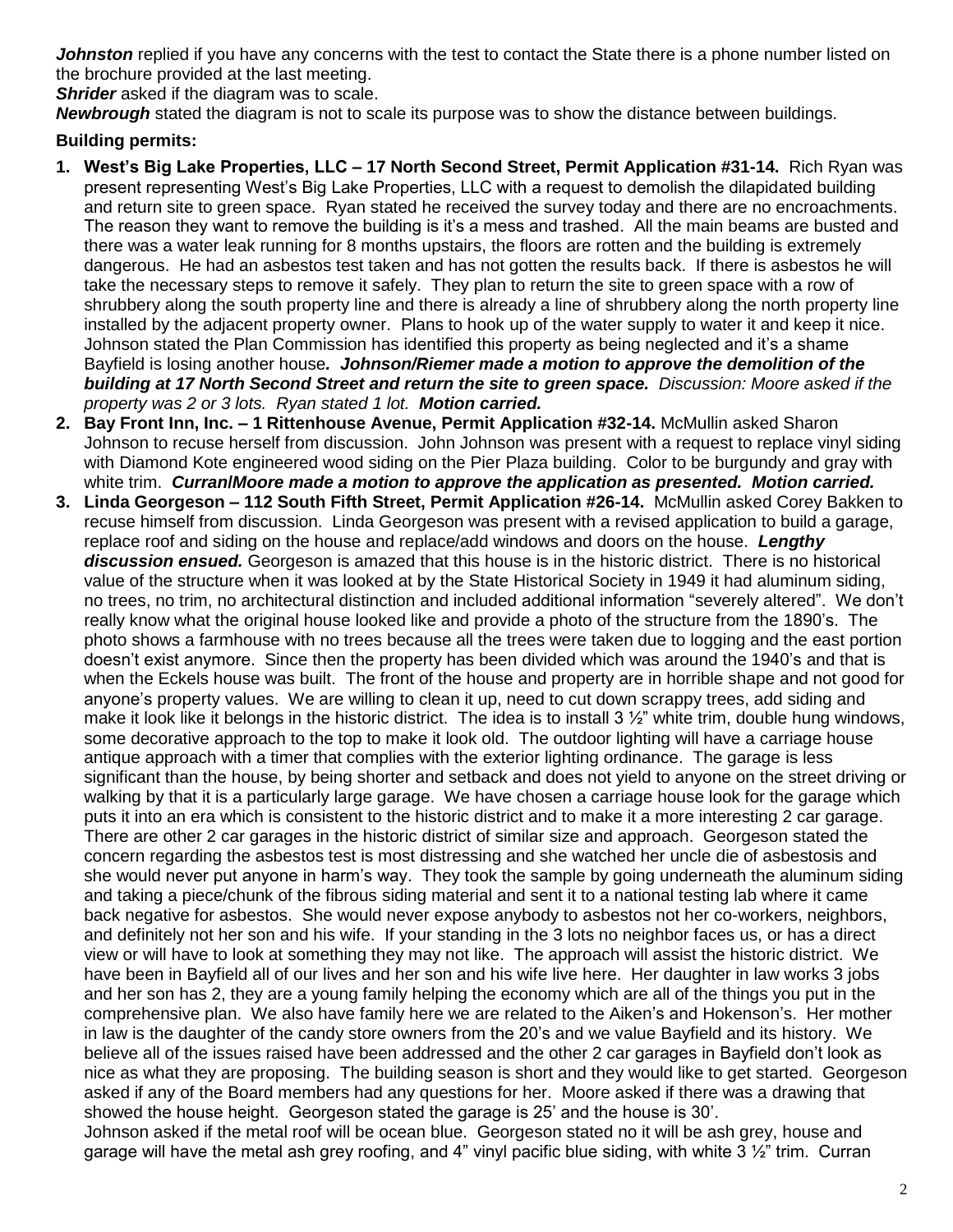asked if there was something which showed the size and placement of the new windows. Georgeson stated the window sizes are listed on pages 15-18, and pages 19-20 show the placement of the new windows. Curran asked if they were varying the widths of the windows. Georgeson stated some of the windows will be replaced with larger for instance all the roll out windows will be double hung. Johnson stated the proposed round window on the east elevation does not fit into the scheme of anything else on the house and it is not historic. Georgeson stated it could easily be changed to double hung consistent with other double hung windows on the house. Curran stated if you were replacing windows in the same openings he wouldn't have any issues, but the drawings are not sufficient to make a determination, on sheet 20 the eaves are draw so thick they are almost as wide as the windows. Newbrough stated she created the drawings to just show the placement of the windows and color of the house and the distance between the garage and house. Curran doesn't have any issues with the color of the house or the roof, but he would like to see the correct size and placement of the windows on the house. Georgeson stated it is very costly to get a professional involved and we were trying to give you an idea of what it will look like with double hung windows. Curran stated you can do it yourself by taking photos of the exterior of the building and get the correct window sizes and put them on the photo. Georgeson stated the building season is going to end and they are consistently using double hung windows throughout the project and making it look like an old building. Moore stated the Board needs to make an informed decision that is consistent with what the historic district requires and one item the Board has to rule on is the proportions of the house and proposed garage. We need to know what the actual sizes are and is the garage subordinate to the house. The elevations provided don't have the height of the house or distance of the garage from the house and street. Georgeson stated the size of the house is listed on the survey. Moore stated page 9 shows the footprint of the two structures. Curran is looking for an actual visual comparison looking at the house and garage from the street and the mass of the garage is considerable larger than the house. Curran stated you are on the right tract, but need to fine tune the drawings. Moore stated standing on the street facing the house and garage the house is 20'6" wide and garage is 34' wide that is what is contributing to the visual balance between the house and garage and if the garage is subordinate to the house. The garage is half wider than the house and that is what you will see from the street. Georgeson stated when you have a narrow house and want to build a two car garage it is going to be wider than the house. Moore stated the problem is the fact the garage is detached. Georgeson stated if we attached the garage we would lose the entire south exposure. Moore stated his comment was just an observation. Curran stated even turning the garage it would still be wider than the house. Newbrough stated by turning the garage they would have to go through the ravine to get into it. McMullin stated we should keep things moving and asked what the Boards thoughts were. Curran asked if they have started on the project yet. Georgeson stated they have been tearing out the inside but don't want to go further because the roof is not properly supported. Curran doesn't have a problem with them starting on the roof and asked if they knew the topography of the lot. Georgeson stated it drops off a lot. Curran stated it might be to your benefit as lots 17 and 18 drop off and straddling them with the garage. 4' of fall across lot 17. *Curran/Moore made a motion to approve the metal roof on house. Motion carried.* Curran stated we have 2 more issues to address; the garage and the windows on the house. He would like to see all 4 elevations refined so they can see what the project is actually going to look like with no assumptions. Moore stated is there anything that could be done with the roof line to break up the mass. Curran asked if there was a loft in the garage making it so high. Georgeson stated there will be storage up there and stated there is no way to build a modern 2 car garage with a 1890's home. Moore stated you need to balance the garage and the house and one option could be lowering the roof line. Curran suggested turning garage so when you look at it from the street it will appear smaller. Georgeson stated it will be too costly to turn the garage. McMullin thinks it's important to let them know what they need to come back with rather than trying to solve their issues. Curran stated the house is 600 sq. ft. and garage is 900 sq. ft. Bakken stated this is ridiculous there are other people here who you've allowed to have 100' houses, "unbelievable". Bakken gave his resignation letter to Johnston then left the meeting. Curran stated the ordinance is clear on what should be the dominating feature on the lot in the residential zone. Georgeson stated how with a 2 car garage. Curran stated garage is 30% bigger than the house, and is not saying you can't build it but it needs to fit within the surrounding neighborhood. Georgeson stated as you look at the photos provided of the neighboring property owners and stated that if the garage down the street had a roof it would look bigger than the house. The abutting property owner has a barn which is bigger than the house. McMullin stated we cannot change what has happened in the past. Curran suggested splitting the garage, by running the gable through on the upper garage stall roof and lowering the garage roof so it would appear to be smaller. Georgeson stated she doesn't agree with lowering the garage down. Curran stated lowering it will make it appear smaller. Georgeson asked the board to tell them what you would like to see and we will do it. McMullin stated you